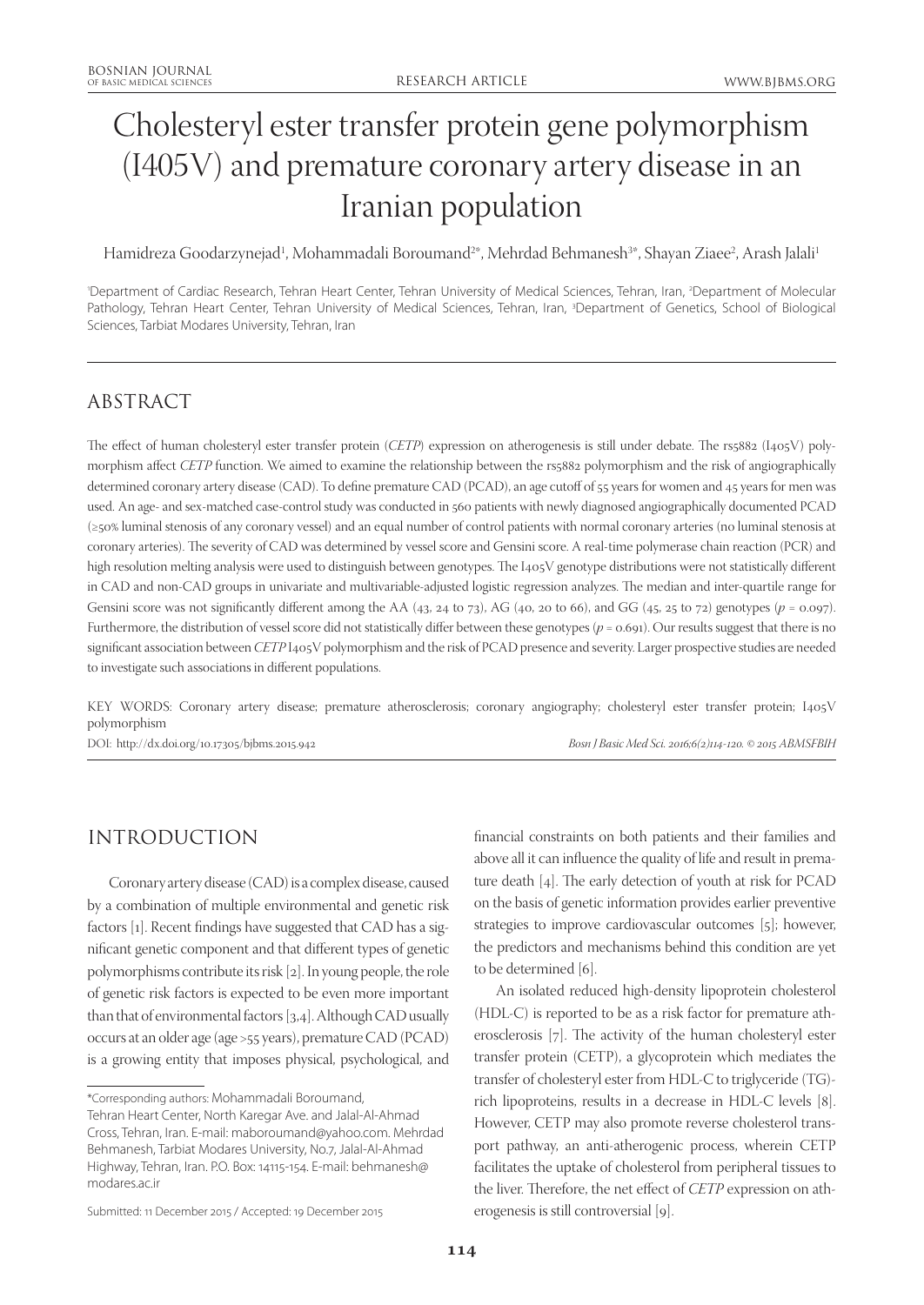The human *CETP* gene is located on chromosome 6q21 encompassing 16 exons and 15 introns and spans approximately 25 kb. *CETP* rs5882 (A>G) is a missense mutation in which an A-to-G substitution in Exon 14 leads to a change in the primary structure of CETP protein isoleucine to valine variation at codon 405 (I405V). It is a common polymorphism that seems to have only slight effects on CETP function [8,10]. The rs5882 (I405V) polymorphism included in the current study was selected based on its potential functionality, its relatively high frequency, and its impact on CETP activity and HDL-C [8].

Several studies on rs5882 polymorphism and the presence of CAD have been previously published, but this variant is exclusively evaluated among general CAD populations [11-15]; moreover, to the best of our knowledge, there is no study that investigated this association in PCAD patients. Thus, the aim of this study was to investigate the relationship between the rs5882 polymorphism and the risk of angiographically determined PCAD in the Iranian sample.

# MATERIALS AND METHODS

#### Study participants, coronary angiograms

We conducted a case-control study of 560 patients with newly diagnosed angiographically documented PCAD and an equal number of control patients with normal coronary arteries (no luminal stenosis at coronary angiography; Gensini score = 0). The case group consisted of young patients (age ≤45 years for men, and age ≤55 years for women at the disease onset) who, from May 2009 to July 2011, consecutively underwent coronary angiography at the cardiac catheterization laboratory of our center because of suspicious CAD due to symptoms related to CAD or results of non-invasive tests. All cases showed the evidence of atherosclerosis, i.e., ≥50% luminal stenosis in at least one coronary artery or major branch segment in their epicardial coronary tree. A sex-matched sample of 560 unrelated controls (274 men, 45.7%) was randomly selected out of a possible 1547 young control subjects (419 men and 1128 women) who were consecutively admitted for elective coronary angiography at our hospital, between June 2004 and July 2011 (Figure 1). Patients with previous history of acute myocardial infarction (MI), stent implantation, cardiopulmonary resuscitation, and coronary artery bypass graft surgery were excluded. We also excluded those with minimal CAD (coronary lesions with <50% luminal stenosis). Patients were matched with controls at the group level (Table 1). The study protocol was approved by the Local Ethical Committee. Written informed consent was obtained from all patients explicitly provided permission for DNA analyzes and gathering the relevant clinical data.

**TABLE 1.** Baseline characteristics in the study population based on coronary artery disease presence

| Variables                     | $Non-CAD$        | CAD               |           |  |
|-------------------------------|------------------|-------------------|-----------|--|
|                               | $(n=553)$        | $(n=531)$         | $p$ value |  |
| Age (years)                   | $45.5 \pm 6.1$   | $45.6 + 5.8$      | 0.800     |  |
| BMI (kg/m <sup>2</sup> )      | $29.7 \pm 4.8$   | $29.7 \pm 5.3$    | 0.867     |  |
| Male sex                      | 248 (44.8)       | 250(47.1)         | 0.460     |  |
| Diabetes mellitus             | 72 (13.0)        | 177(33.3)         | < 0.001   |  |
| Hypertension                  | 196 (35.4)       | 281 (52.9)        | < 0.001   |  |
| Smoking status                |                  |                   |           |  |
| Current smoker                | 91(16.5)         | 137(25.8)         |           |  |
| Ex-smoker                     | 49(8.9)          | 51(9.6)           |           |  |
| Non-smoker                    | 413 (74.7)       | 343 (64.6)        | < 0.001   |  |
| Family history of CAD         | 152(27.5)        | 212(39.9)         | < 0.001   |  |
| Opium addiction               | 36(6.6)          | 72 (13.6)         | < 0.001   |  |
| Hyperlipidemia                | 321 (58.0)       | 375 (70.6)        | < 0.001   |  |
| Total cholesterol (mg/dl)     | $186.2 + 42.8$   | $186.8 + 54.2$    | 0.850     |  |
| $HDL-C$ (mg/dl)               | $44.4 + 11.4$    | $40.3 + 117$      | < 0.001   |  |
| $LDL-C$ (mg/dl)               | $116.0 \pm 11.4$ | 117.7±43.7        | 0.509     |  |
| TG (mg/dl)                    | $172.4 + 111.1$  | $191.9 \pm 116.4$ | 0.050     |  |
| Fasting blood glucose (mg/dl) | $105.4{\pm}33.8$ | $129.1 \pm 60.9$  | < 0.001   |  |
| Creatinine (mg/dl)            | $0.9 \pm 0.6$    | $0.9 \pm 0.6$     | 0.917     |  |
| Gensini score                 | $\left($         | $52.4 \pm 0.4$    | < 0.001   |  |
| $LVEF$ $(\%)$                 | $55.7 \pm 8.0$   | $51.7 \pm 9.6$    | < 0.001   |  |

Data are presented as mean±SD or <sup>n</sup> (%). BMI: Body mass index; CAD: Coronary artery disease; LVEF: Left ventricular ejection fraction; LDL-C: Low-density lipoprotein-cholesterol; TG: Triglyceride; HDL-C: High-density lipoprotein cholesterol; SD: Standard deviation

Coronary angiographies were done by the percutaneous femoral approach using standard techniques. The presence and severity of CAD were determined by clinical vessel score. The severity of CAD was also determined by a semi-quantitative scoring system (Gensini score) which has been previously described [16]. One single cardiologist, blind to the study results, interpreted all angiograms. Definitions for analyzed risk factors of CAD including age, male sex, hyperlipidemia, opium addiction, hypertension, cigarette smoking, and diabetes have been reported elsewhere [17,18].

### Collection of clinical data

For all patients undergoing coronary angiography at our institution, Tehran Heart Center (THC), we prospectively record information about demographic characteristics, cardiovascular risk factors, electrocardiographic interpretations, and echocardiographic findings as well as drug history, history of cardiac events, past history of coronary or any other type of intervention and open heart surgery. These data are gathered on a structured paper form during the patient's admission (D1-Coronary Angiography Form V2.2). Procedural data detailed by the cardiologists or interventionists are recorded on a separate paper form (D2-Coronary Angiography Report Form  $V_{5.2}$ ). Then, an operator enters the collected data into a computerized database (THC-Coronary Angiography Data Bank). From this database, the records of all patients included in this study were retrieved for analysis.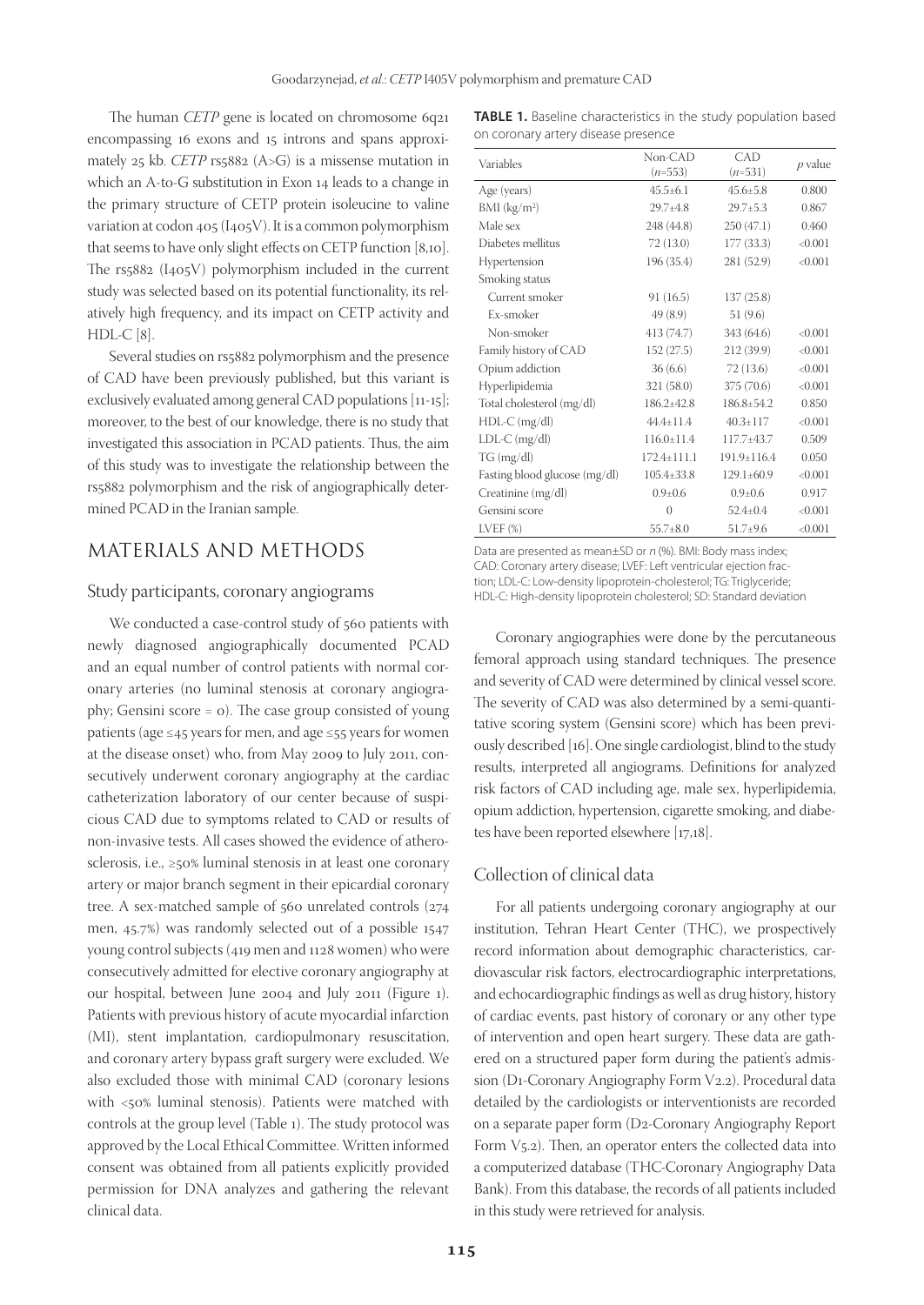

**FIGURE 1.** Flowchart of the study population.

#### Sample collection and DNA extraction

For the purpose of creating a "DNA-bank of patients with PCAD and controls" at THC, from June 2004 to July 2011, all male patients aged 45 years old or younger and all female patients 55 years old or younger were asked to provide a sample of whole blood for DNA extraction. Peripheral venous blood samples were collected from an antecubital vein after 12 hours overnight fasting of participants. Upon arrival at the laboratory, each participant provided about 15 mL venous blood sample. 5 mL blood was collected in plain tubes and used for biochemical assays immediately; the rest of the sample (10 mL) placed in tubes containing ethylenediaminetetraacetic acid (EDTA) and stored deep-frozen until later use. Genomic DNA was extracted from leukocytes using the buffy coat of the stored EDTA whole blood samples. DNA extraction carried out using the standard "salting out" method. DNA quantity was evaluated by calculating absorbance at  $\lambda$  = 260 nm, and the quality were assessed by a ratio of  $\lambda = 260/280$  nm being close to 1.8. The purified DNA was stored in Tris-EDTA buffer (pH 8.0) at −70°C until further analysis.

## Polymerase chain reaction (PCR) amplification and genotype analysis

Real-time PCR and high-resolution melting (HRM) analysis were applied for the genotype analysis using Corbett Rotor-Gene 6000 real-time rotary analyzer (Corbett Life Science Pty. Ltd., Mortlake, NSW, Australia). One set

of primers based on common HRM specifications was designed using Beacon Designer software version 7.0 (Premier Biosoft International, Palo Alto, CA, USA) and synthesized by Bioneer Inc. (Daejeon, Korea). The forward primer was 5'- CATTTGATTGGCAGAGCAG -3' and the reverse was 5'- ACTTACGAGACATGACCTCAG -3'. The final reaction mixture contained Type-it HRM Master Mix (QIAGEN NV, Venlo, Netherlands) with intercalating DNA-binding Evagreen dye (Biotium, Inc. Hayward, CA, USA), DNA polymerase (5 U/mL), primer mix (0.4  $\mu$ M of each primer), genomic DNA (50 ng), and RNase-Free Water (QIAGEN NV) in a total volume of 20 µL. The PCR cycling conditions consisted of an initial denaturation at 97°C for 15 minutes, followed by 37 cycles of denaturation (97°C for 20 seconds), primer annealing (59°C for 20 seconds), and extension (72°C for 10 seconds). Following the PCR amplification steps, melt curves for the products were generated by heating in 0.1°C increments at a rate of 2 seconds per each step over the temperature range from 65 to 95°C. The HRM data were analyzed using the Rotor-Gene Q software package supplied with the instrument. Sequence variations were distinguished from wild-type samples by the different shapes of normalized and temperature-shifted melting curves. Finally, the results of HRM were reconfirmed by the PCR with restriction fragment length polymorphism technique in 10% of random samples and by direct sequencing in six samples.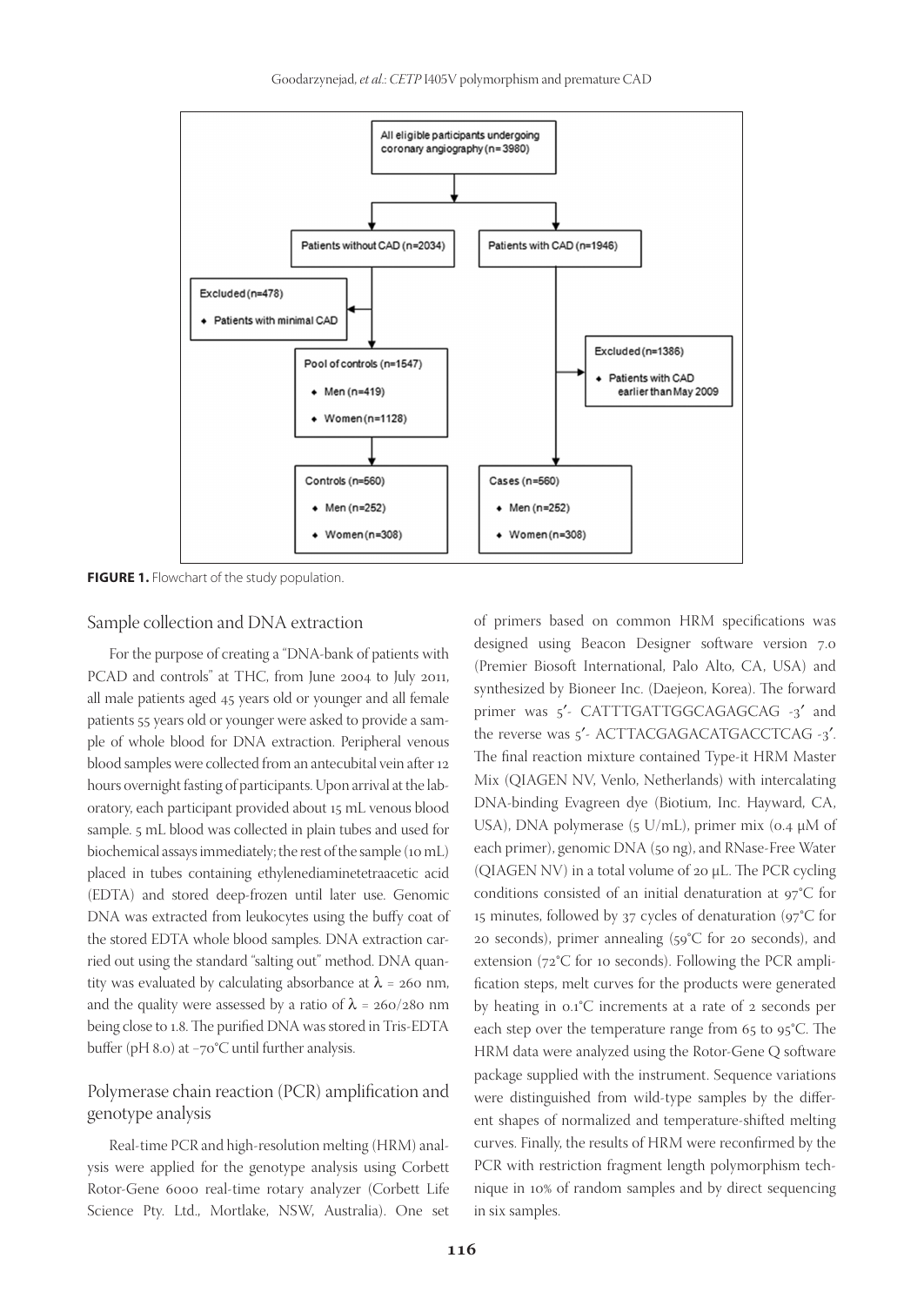#### Statistical analysis

Statistical calculations were performed by PASW Statistics for Windows, Version 18.0. (SPSS Inc., Chicago, USA). On the basis of a previous study on Iranian patients [12], we calculated a minimum sample size of 509 patients for each group, to achieve a power of 90% at a 0.05 level of significance; sample size was determined at 95% confidence interval (CI), 10% precision with considering 0.366 and 0.348 expected prevalence of G (405V) allele in cases and controls, respectively. We increased the sample size to 560 patients in each group to account for possible genotyping failure and missing data.

The results are reported as mean ± standard deviation for quantitative variables and as numbers and percentages for categorical variables. Gensini score, which was skewed, is presented as a median and inter-quartile range  $(25-75^{\text{th}})$  percentiles). The case and control groups were compared using the independent two-sample Student's t-test (or Mann–Whitney U-test if data were not normally distributed) for the continuous variables and the Chi-square test (or the Fisher exact test, as appropriate) for the categorical variables. Since the distributions of Gensini scores were skewed and could not be normalized by several transformation calculations, non-parametric Kruskal–Wallis analysis was chosen to compare Gensini score among I405V genotypes. We used a multivariable logistic regression model to evaluate the independent relationship between the I405V variants and the presence of CAD adjusting for other covariates including, hypertension, diabetes, smoking status, family history of CAD, and opium addiction as well as HDL-C, TG, and left ventricular ejection fraction (LVEF). Variables were incorporated into the regression model if the  $p$  values were found to be  $\leq 0.20$  in univariable analyzes or based on literature. Odds ratio and 95% CI were calculated. A  $p \le 0.05$  was considered statistically significant.

# RESULTS

After excluding patients with missing data, a total of 1084 individuals (96.8%) were entered in the analysis including 531 cases and 553 controls. The mean age of the analyzed population was  $45.5 \pm 6.0$  years and  $45.9\%$  were men. Clinical and demographic characteristics of the study sample are presented in Table 1. The prevalence of diabetes, family history of CAD, hyperlipidemia, and cigarette smoking, as well as hypertension and opium addiction, were significantly higher in PCAD group while there was no statistically significant difference in age, sex, and body mass index between two groups.

The genotype frequencies observed for *CETP* I405V among the study population was compatible with the Hardy-Weinberg equilibrium (HWE) expectations (HWE  $\chi^2$  = 1.72,  $p = 0.189$ . Allele and genotype frequencies for the I<sub>405</sub>V (rs5882) polymorphism in the non-CAD and CAD patients, separated by gender, are demonstrated in Table 2. The G allele distribution was not statistically different in non-CAD and CAD groups ( $36.2\%$  vs.  $36.0\%$ ;  $p = 0.924$ ) and in men ( $36.5\%$ ) vs. 34.4%; *p* = 0.490) and women (35.9% vs. 37.4%; *p* = 0.603) subgroups after stratification of the study groups by gender. Table 3 shows that I405V polymorphism was not associated with the presence of CAD in the multivariable logistic regression model, after adjustment for diabetes, hypertension, cigarette smoking, opium addiction, and family history of CAD as well as TG, HDL-C, and LVEF  $(p = 0.933)$ .

Table 4 shows the association between I405V polymorphism and the severity of CAD with respect to vessel score and Gensini score. The distribution of vessel score was statistically similar among different genotypes of I405V polymorphism (adjusted  $p = 0.691$ ). In addition, the median and inter-quartile range for Gensini score were not significantly different among the AA (43, 24 to 73), AG (40, 20 to 66), and GG (45, 25 to 72) genotypes (adjusted  $p = 0.097$ ). The potential associations of examined polymorphism, and the Gensini score were tested within subgroups created by subdividing the population based on total cholesterol (cut-off: 200 mg), low-density lipoprotein-cholesterol (cut-off: 130 mg/), HDL-C (cut-off: 40 mg/dl), and TG (cut-off: 150 mg/dl) levels as well as dyslipidemia and sex. As shown in Table 4, no significant association between the rs5882 polymorphism and the Gensini score was found in men and women when the population was stratified by

**TABLE 2.** Genotype and allele frequencies of I405V (rs5882) polymorphism in the *CETP* gene and its relationship with CAD in whole study group and subgroups separated by gender

|              |                    | Non-CAD patients    |                       |                    | CAD patients       |                      |       | $p$ value <sup>*</sup> |        |
|--------------|--------------------|---------------------|-----------------------|--------------------|--------------------|----------------------|-------|------------------------|--------|
| Variants     | All<br>$n=553$ (%) | Male<br>$n=248$ (%) | Female<br>$n=305$ (%) | All<br>$n=531$ (%) | Male<br>$n=250(%)$ | Female<br>$n=281(%)$ | All   | Male                   | Female |
| rs5882 (A>G) |                    |                     |                       |                    |                    |                      | 0.989 | 0.704                  | 0.839  |
| AA           | 230(41.6)          | 100(40.3)           | 130 (42.06)           | 223(42.0)          | 110(44.0)          | 113(40.2)            |       |                        |        |
| AG           | 246(44.5)          | 115(46.4)           | 131(43.0)             | 234(44.1)          | 108(43.2)          | 126(44.8)            |       |                        |        |
| GG           | 77(13.9)           | 33(13.3)            | 44(14.4)              | 74 (13.9)          | 32(12.8)           | 42(14.9)             |       |                        |        |
| Alleles      |                    |                     |                       |                    |                    |                      | 0.924 | 0.490                  | 0.603  |
| A            | 706 (63.8)         | 315(63.5)           | 391(64.1)             | 680(64.0)          | 328 (65.6)         | 952(62.6)            |       |                        |        |
| G            | 400(36.2)          | 181 (36.5)          | 219(35.9)             | 382 (36.0)         | 172 (34.4)         | 210(37.4)            |       |                        |        |

\*p values for non-CAD versus CAD. Data are presented as <sup>n</sup> (%). CAD: Coronary artery disease; CETP: Cholesteryl ester transfer protein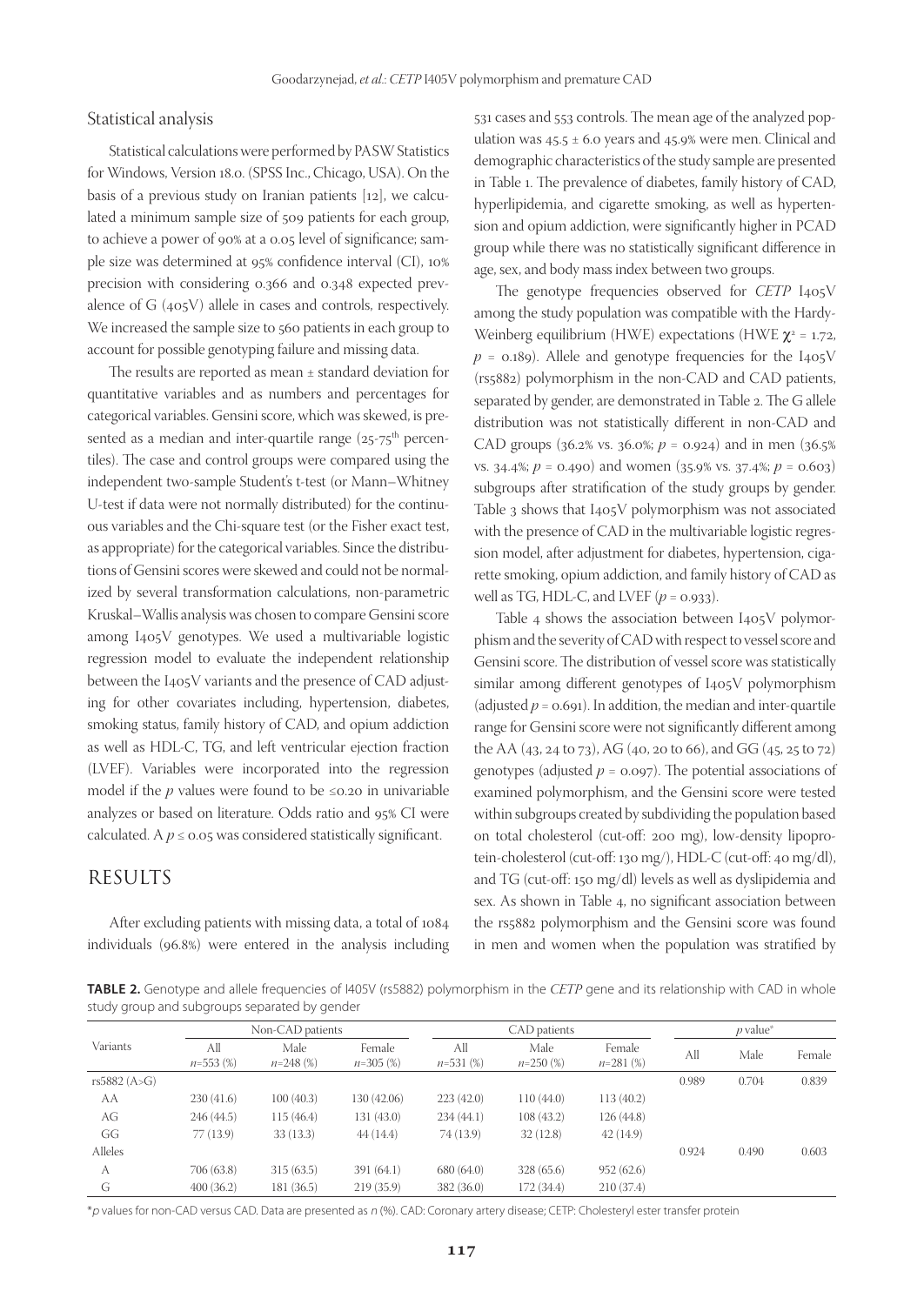sex. There were also no significant associations between the examined polymorphism and the severity of CAD in any of the aforementioned subgroups (data not presented).

## DISCUSSION

An inverse association between serum HDL-C and CAD has been well-established [19], but a positive association of HDL-C levels with elevated CAD has been also reported in patients with CETP deficiency [20]. The CETP has a key role in the metabolism of HDL and several genetic variants in the *CETP* gene have been described that are generally linked with low CETP activity and accordingly with high HDL concentrations [13,21]. However, the protective role of this CETP-related increase in HDL on the risk of atherosclerosis is still under debate [22]. Moreover, the expression of human *CETP* in rats, a gene generally not expressed in this species, results in combined hyperlipidemia and CAD, making *CETP* as a strong candidate locus for CAD [23]. TaqIB polymorphism is the most studied *CETP* gene variant, and the B2 allele is shown to be associated with the lowest risk of CAD [24]. We investigated

**TABLE 3.** Multivariable logistic regression model for determination of independent effect of I405V (rs5882) genotypes on CAD

| Model variables       | OR   | 95% CI        | p value |
|-----------------------|------|---------------|---------|
| rs5882 genotypes      |      |               | 0.933   |
| AA                    | $1*$ |               |         |
| AG                    | 0.95 | $0.70 - 1.28$ | 0.738   |
| GG                    | 1.01 | $0.66 - 1.53$ | 0.976   |
| Diabetes mellitus     | 3.64 | 2.56-5.20     | < 0.001 |
| Hypertension          | 2.20 | 1.65-2.93     | < 0.001 |
| Family history of CAD | 1.87 | 1.40-2.51     | < 0.001 |
| LVEF                  | 0.95 | $0.94 - 0.97$ | < 0.001 |
| Smoking status        |      |               | < 0.001 |
| Non-smoker            | $1*$ |               |         |
| Ex-smoker             | 1.58 | $0.96 - 2.59$ | 0.72    |
| Current smoker        | 2.17 | 1.49-3.15     | < 0.001 |
| Opium addiction       | 1.83 | 1.11-3.02     | 0.180   |
| HDL-C                 | 0.98 | $0.97 - 0.99$ | 0.003   |
| TG                    | 1.00 | $0.99 - 1.00$ | 0.625   |

\*Reference. CAD: Coronary artery disease; CI: Confidence interval; HDL-C: High-density lipoprotein-cholesterol; LVEF: Left ventricular ejection fraction; TG: Triglyceride

| TABLE 4. Genotypes of I405V (rs5882) in association with CAD severity |  |  |  |  |
|-----------------------------------------------------------------------|--|--|--|--|
|-----------------------------------------------------------------------|--|--|--|--|

the effect of *CETP* gene I405V variant on the risk of PCAD. The present study focused on relatively young patients with PCAD not only due to the importance of the condition but also because this strategy is less likely to be confounded by the effect of age, and more likely to detect genetic effects. To the best of our knowledge, this is the first study, suggesting that rs5882 genotypes and alleles are not linked with the risk of PCAD and its severity in the Iranian sample.

The frequency of rs5882 mutation is different in various surveys with various sample sizes, in various geographical regions, and in various ethnic populations [25]. The minor allele for rs5882 variant (G allele) exists in all studied populations and generally occurs at a frequency of more than 25% [8]. The G allele frequency, calculated from data on up to 68,134 apparently healthy individuals included in a meta-analysis, in Caucasians and in East Asians was 0.350 and 0.420, respectively [13]. Among our relatively large study population, the prevalence of G allele was 0.361 in total; 0.360 in the case group, and 0.362 in the control group. In line with our results, a study in the northwest of Iran showed the prevalence of G allele to be 0.376 among CAD patients and 0.356 in controls  $(p > 0.05)$  [12]. Moreover, in an Asian study, the frequency distribution of 405V allele in control (0.390) and CAD patients (0.385) yielded no significant difference [26].

Previous studies of the influence of *CETP* I<sub>405</sub>V polymorphism on CAD have produced discordant results [8,14,25-36]. One large meta-analysis using 10,313 cases with coronary outcomes and 32 244 controls from 18 published studies reported rs5882 genotypes to be linked with moderate inhibition of CETP activity (accordingly with modestly increased HDL-C) and inversely with CAD [13]. However, several studies have found higher CAD risk associated with low CETP activity [27,31]. Bruce et al. [27] failed to show any overall relationship between this polymorphism and CAD status; however, among a subgroup of patients with hypertriglyceridemia, CAD prevalence was higher in those with VV than IV or II subjects. In a sample of 822 male offsprings of early MI victims (age <55 years) and age-matched control subjects, there was a statistically significant association of V allele for I405V variant

| Severity scores                                         | II(AA)          | IV(AG)           | VV(GG)         | $p$ value | $p$ value* |
|---------------------------------------------------------|-----------------|------------------|----------------|-----------|------------|
| Vessel score, $n$ $(\%)$                                |                 |                  |                | 0.448     | 0.691      |
| No coronary lesion                                      | 230(50.8)       | 246(51.2)        | 77 (51.0)      |           |            |
| One-vessel disease                                      | 102(22.5)       | 112(23.3)        | 29(19.2)       |           |            |
| Two-vessel disease                                      | 67(14.8)        | 56(11.7)         | 18(11.9)       |           |            |
| Three-vessel disease                                    | 54 (11.9)       | 66 (13.8)        | 27(17.9)       |           |            |
| Gensini score, median $(25-75th$ percentiles), <i>n</i> |                 |                  |                |           |            |
| All                                                     | 43 (24-73), 223 | 40 (20-66), 234  | 45 (25-72), 74 | 0.289     | 0.097      |
| Males                                                   | 43 (26-81), 110 | $41(23-63), 108$ | 32 (20-76), 32 | 0.451     | 0.217      |
| Females                                                 | 44 (22-72), 113 | 39 (17-74), 126  | 51 (29-72), 42 | 0.261     | 0.153      |
|                                                         |                 |                  |                |           |            |

\*p values adjusted for diabetes mellitus, cigarette smoking, opium addiction, hypertension, and family history of CAD as well as serum HDL-C, TG, and LVEF. CAD: Coronary artery disease; HDL-C: High-density lipoprotein cholesterol, TG: Triglyceride; LVEF: Left ventricular ejection fraction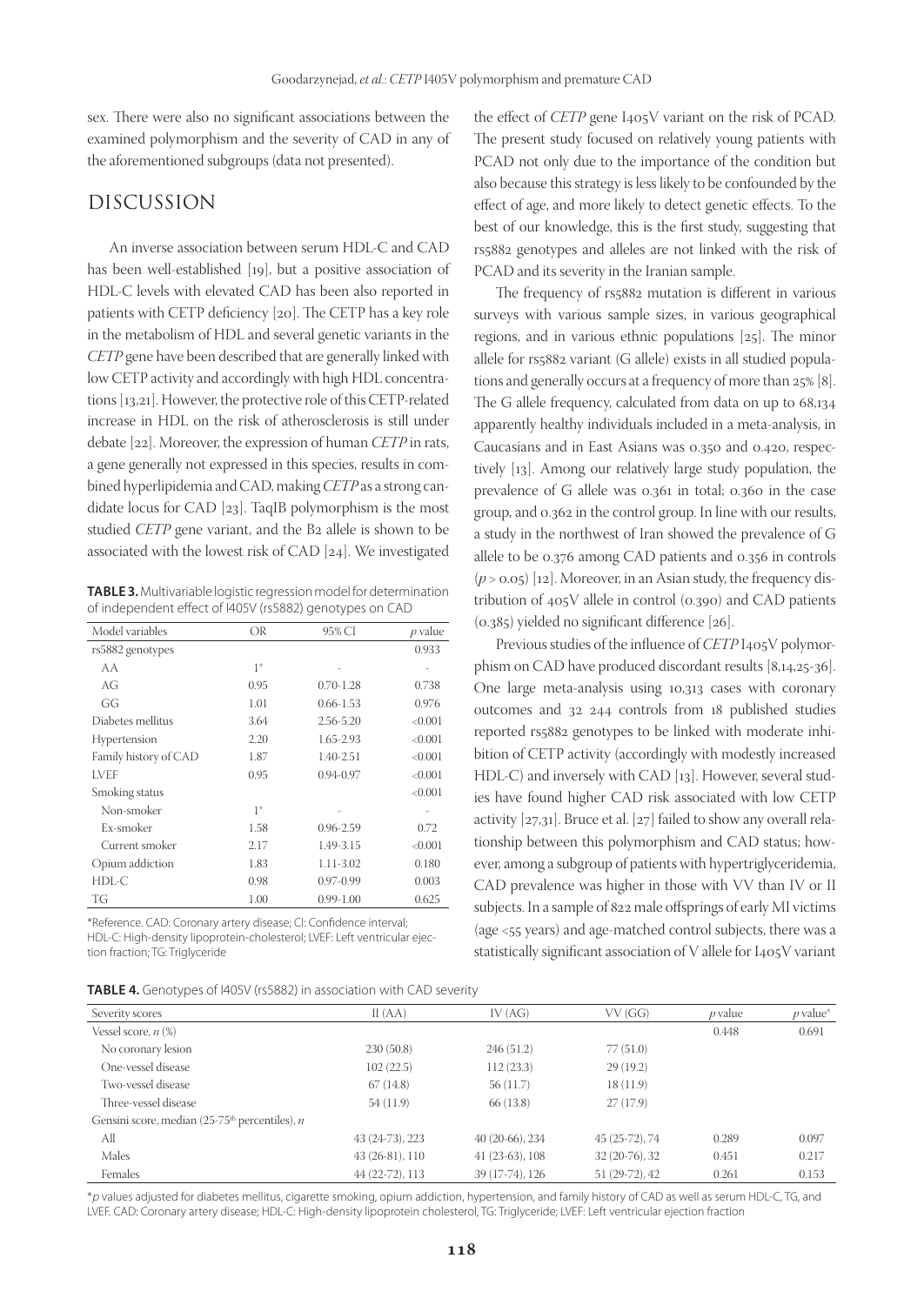with 7.0% lower activity of CETP, but no effect on CAD was observed [29]. In line with our results, several more recent studies showed no association between the rs5882 polymorphism and the risk of coronary atherosclerosis [14,32-36].

Even among large studies, the findings are conflicting. In a study embedded in the Rotterdam study cohort, a prospective study of 7983 individuals aged ≥55 years, 6421 (2607 men and 3814 women) were typed for the *CETP* I405V variant; although elevated HDL-C was found in both sex, the V allele was related to reduced MI risk only in men [28]. Furthermore, there was no relationship between I405V and ischemic heart disease among 4006 healthy Danish men; in 4983 women, the association was not significant until after adjustment for HDL-C levels [31]. Thompson et al. [25] genotyped 9 polymorphisms throughout the gene in 2553 individuals examining potential associations between *CETP* genotype and history of MI. A highly significant relationship was found between the intron 12 SNP, rs1800774, and MI history in white women but no association with any change in HDL-C. The investigators showed that I405V was also associated with MI history only among Caucasian women. Because rs5882 is in high linkage disequilibrium with rs1800774, the authors proposed this effect to be driven by the much more significant intron 12 association.

A significant part of the discrepancies in the findings from various studies may be attributed to differences in study design, inadequate sample sizes, genetic background, age, gender, and differences in the nature of various populations. For instance, the majority of published association articles in this regards have total populations or subgroups of <300 individuals with only a small number of studies examining >1000 individuals [8,13]. With such small sample sizes, the statistically significant effect is less likely to be detected. In addition, precise definition of the phenotype is an important issue in designing genetic studies. This is especially essential in studies on CAD association because individuals with significant CAD, who are clinically silent may be classified as controls leading to a higher likelihood of null results. To avoid this potential bias in the current study, we defined phenotype based on objective angiographic documentation of coronary artery status. Finally, as Rissanen [37] showed more than 35 years ago, the younger the patient at the diagnosis of a first MI, the more frequent was CAD in his parents and siblings. In families with the onset of CAD after the 45 years of age, heritability ranged from 15% to 30% while in families of PCAD heritability was estimated to be 92-100% [37]. Hence, genetic screening may prove beneficial in cases with premature atherosclerosis.

There are several limitations in the current study that should be addressed. First, a selection bias may have been introduced due to case-control design. Second, the control group was selected from individuals with suspected CAD at

clinical assessment who subsequently underwent coronary angiography; this sample may not represent the healthy general population. Third, although we tested a relatively large number of patients, our study was not sufficiently powered to detect small to modest effect sizes. Finally, data come from a single center, and the findings cannot necessarily be generalized to other ethnic groups.

#### CONCLUSION

In this case-control study, *CETP* I405V polymorphism was not associated with the risk of CAD among a relatively large number of young Iranian patients undergoing coronary angiography. Larger prospective studies are needed to investigate such association in different populations particularly in those with PCAD.

# ACKNOWLEDGMENTS

This work was part of the Ph.D. thesis of the first author at THC with the support of Tehran University of Medical Sciences.

# DECLARATION OF INTERESTS

The authors declare no conflict of interest.

## REFERENCES

- [1] Hamsten A, Eriksson P. Identifying the susceptibility genes for coronary artery disease: from hyperbole through doubt to cautious optimism. J Intern Med 2008;263(5):538-52. http://dx.doi.org/10.1111/j.1365-2796.2008.01958.x.<br>[2] Libby P. Inflammation in atheroscle
- in atherosclerosis. Nature 2002;420(6917):868-74. http://dx.doi.org/10.1038/nature01323.
- [3] Cengel A, Tanindi A. Myocardial infarction in the young. J Postgrad Med 2009;55(4):305-13. http://dx.doi.org/10.4103/0022-3859.58944.
- [4] Celik T, Iyisoy A. Premature coronary artery disease in young patients: an uncommon but growing entity. Int J Cardiol 2010;144(1):131-2. http://dx.doi.org/10.1016/j.ijcard.2008.12.150.
- [5] Couch SC, Cross AT, Kida K, Ros E, Plaza I, Shea S, et al*.* Rapid westernization of children's blood cholesterol in 3 countries: evidence for nutrient-gene interactions? Am J Clin Nutr 2000;72 5 Suppl:1266S-74.
- [6] Vaisi-Raygani A, Ghaneialvar H, Rahimi Z, Nomani H, Saidi M, Bahrehmand F, et al*.* The angiotensin converting enzyme D allele is an independent risk factor for early onset coronary artery disease. Clin Biochem 2010;43(15):1189-94. http://dx.doi.org/10.1016/j.clinbiochem.2010.07.010.
- [7] Goldbourt U, Yaari S, Medalie JH. Isolated low HDL cholesterol as a risk factor for coronary heart disease mortality. A 21-year follow-up of 8000 men. Arterioscler Thromb Vasc Biol 1997;17(1):107-13. http://dx.doi.org/10.1161/01.ATV.17.1.107.
- [8] Boekholdt SM, Thompson JF. Natural genetic variation as a tool in understanding the role of CETP in lipid levels and disease. J Lipid Res 2003;44(6):1080-93. http://dx.doi.org/10.1194/jlr.R200018-JLR200.
- [9] Inazu A, Koizumi J, Mabuchi H. Cholesteryl ester transfer protein and atherosclerosis. Curr Opin Lipidol 2000;11(4):389-96. http://dx.doi.org/10.1097/00041433-200008000-00008.